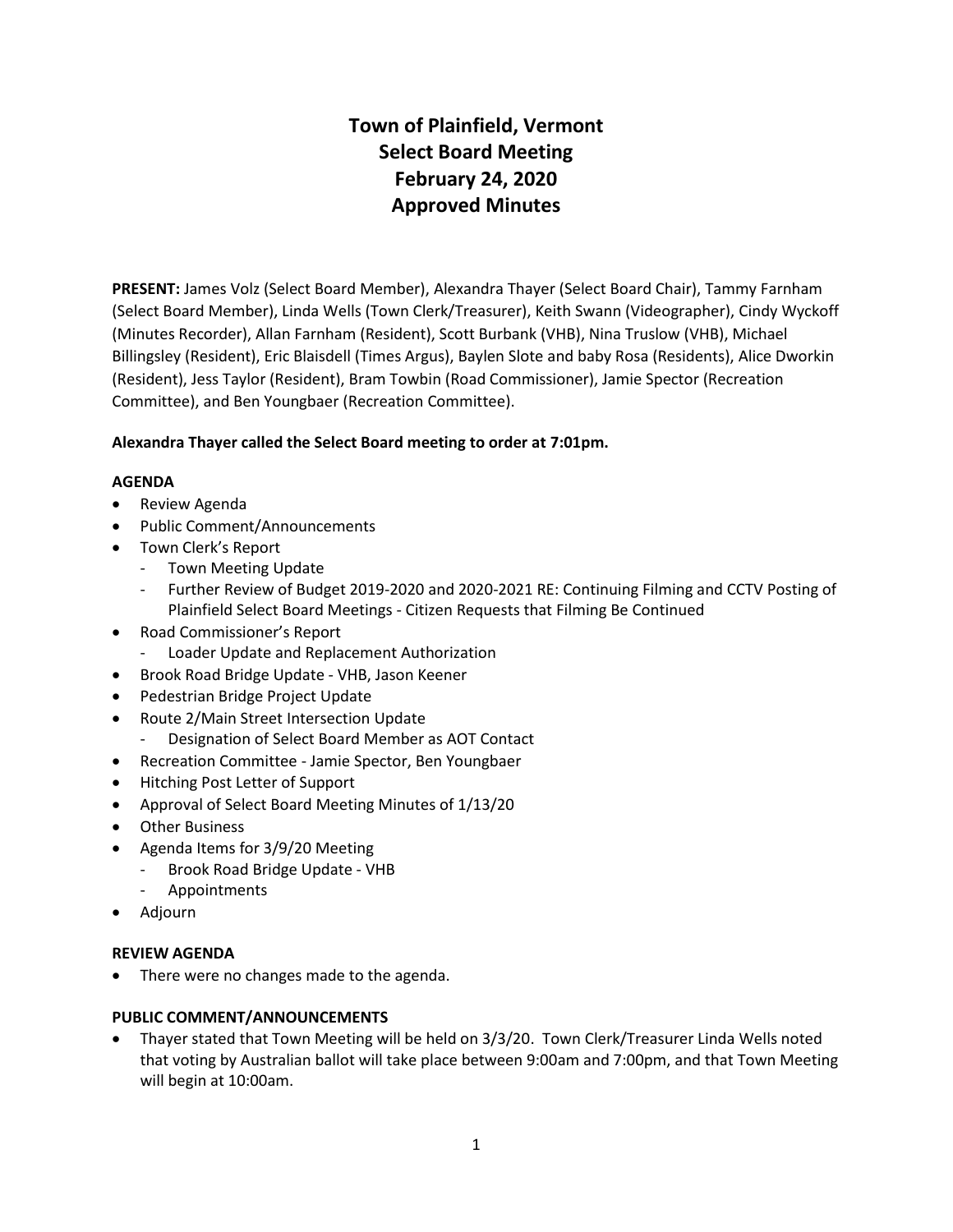- Thayer noted that there will be a RAMP Energy Innovations workshop on 2/27/20 from 7:00-8:00pm at the Old Schoolhouse Common in Marshfield.
- Michael Billingsley stated that the proposed Order and Findings for the Marshfield #6 Certificate of Public Good sought by Green Mountain Power was sent out a few weeks ago to all the parties, including Plainfield. Today is the deadline to file a response to propose any changes. Billingsley responded today, suggesting that the hearing officer's ruling be modified to include the wording of the hearing officer's own Item #56 and adding that because Plainfield is one of the affected towns, that as the construction emergency action plan is created, copies of it be provided to each of the participating towns for response and amendments, if necessary.

# **TOWN CLERK'S REPORT**

- **TOWN MEETING UPDATE**
- **FURTHER REVIEW OF BUDGET 2019-2020 AND 2020-2021 RE: CONTINUING FILMING AND CCTV POSTING OF PLAINFIELD SELECT BOARD MEETINGS - CITIZEN REQUESTS THAT FILMING CONTINUE**
- Town Clerk/Treasurer Linda Wells reported that a reimbursement check for \$3,158.83 for work on the Highway Department's Ford truck had been received as a result of Tammy Farnham's intervention that subsequently reversed Ford's denial of a warranty claim.
- Wells presented a reimbursement request to send to VTRANS for the Main Street Pedestrian Bridge project, noting that most of the work had been done through the time Pat Travers was the project manager. After a question from Thayer regarding the remaining project management budget, Farnham requested to look at the Dufresne Group's most recent proposal to see where the cost overages are. **Farnham made a motion to approve the reimbursement request to VTRANS for \$10,571.53. The motion was approved.**
- Wells noted that Town Reports were mailed out on 2/21/20.
- Wells reported that set-up plans are currently underway at the Town Hall Opera House for Town Meeting. She noted that the configuration will be different this year to separate out the voting area from the floor seating and to accommodate some new equipment. Thayer noted that it is a presidential primary and asked that anyone interested in helping to count ballots after the polls close contact Wells.
- **Farnham made a motion to approve a catering permit for Positive Pie's concert at the Town Hall Opera House on 3/14/20. The motion was approved.**
- **James Volz made a motion to approve warrants of 2/14/20, 2/18/20, 2/21/20, and 2/22/20. The motion was approved.**
- **Farnham made a motion to approve fleet permits for: 1) Allen Lumber; 2) Lajeunesse Construction, Inc.; 3) Suburban Propane; and 4) Weston Pulpwood Sales, Inc. The motion was approved.**
- Thayer noted that in a recent conversation with Central Vermont Television's (CVTV's) Tony Campos regarding videotaping Select Board meetings, Campos had stated that the Town gets one free videotaping per month. This would mean that there would probably be enough in the budget to pay for videotaping the second meeting each month through the end of the fiscal year if the recording could be placed on a thumb drive, chaptered, and posted to YouTube through a link on the Town's website. Thayer added that CVTV's board of directors, which is scheduled to meet in March, first needs to approve it. Farnham noted that it is also possible to record and chapter meetings using a phone. Discussion continued with Michael Billingsley stating that he is using a real-time transcription device to record tonight's meeting; however, someone would still need to take minutes to correct any errors in the transcription. It was decided that the videotaping would continue through March while other options are explored.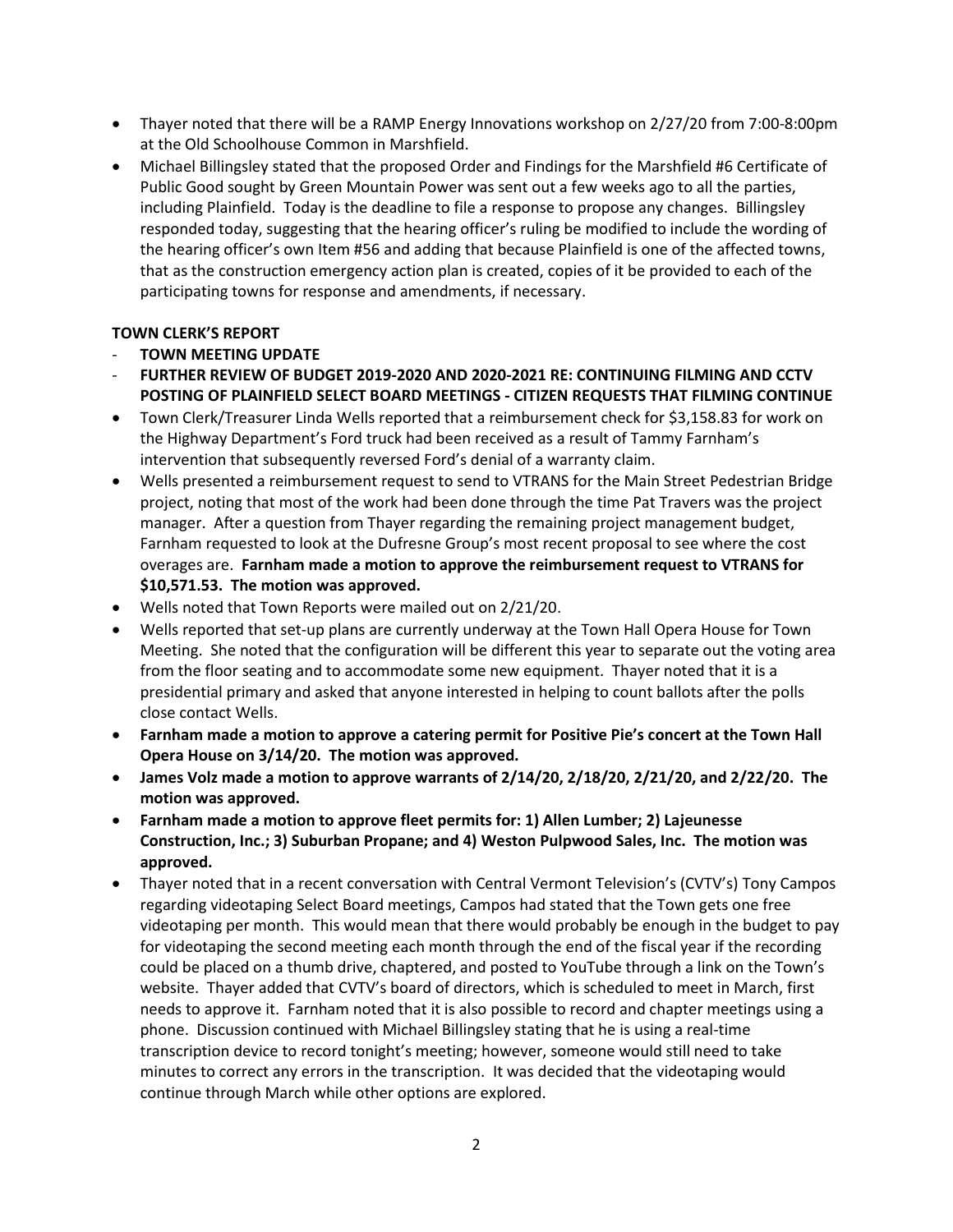## **ROAD COMMISSIONER'S REPORT**

- **LOADER UPDATE AND REPLACEMENT AUTHORIZATION**
- Road Commissioner Bram Towbin reported that the Road Crew is looking at and weighing different options for the loader, brands of which currently include Komatsu, John Deere, Caterpillar, and Volvo. It was decided that Towbin will provide an update at the 3/9/20 Select Board meeting.
- Towbin noted that ice coming off of the roof of the fire station was removed to prevent it from coming down onto parked cars.
- Towbin reported that the supply and quality of sand being used on the roads is satisfactory.
- Regarding the proposed project to address the gully erosion behind the Plainfield Health Center, Towbin noted that Road Foreman Mike Nolan had stated that instead of the Road Crew cleaning out the proposed sediment-collection pond, which would need to be done approximately every eight years, hiring an excavating contractor to do that work would be more efficient. Towbin stated that there would be no cost to the Town for building the project, but estimated that hiring a contractor to perform the maintenance would be \$1,800-\$2,500. Discussion followed, including the burden that the State is placing on towns to address water quality issues; fees associated with the General Road Permit; the Town's involvement with a project on private property; a similar project in Barre City where it is working on a water issue on private property; using the Town's participation in the \$300,000 project as leverage in terms of expected fees in the future; changes in the Town's maintenance role from when the project was initially proposed; the possibility that the Town doing work on this private property obligates it to do similar work on other private properties; gaining a better understanding of the increasing requirements that the State is imposing on municipalities; whether the water causing the erosion is coming from the Health Center property; and the possibility of other towns that use the Health Center contributing to the maintenance cost.

#### **BROOK ROAD BRIDGE UPDATE - VHB, JASON KEENER**

 Scott Burbank and Nina Truslow were present from VHB to provide an update on the Brook Road Bridge project. Burbank asked for clarification regarding whether the Town was considering the option of either doing nothing with the current bridge or removing it without replacement, to which Thayer and Farnham responded that neither was an option. Truslow reviewed the four alternatives for bridge replacement, each with piles versus footing options: 1) pre-stressed concrete slab; 2) prestressed concrete next D beam; 3) steel beam with concrete deck; and 4) three-sided concrete box or arch. Discussion included the possibility of installing rip rap farther upstream from the bridge and/or a debris catcher; hydrological issues versus bridge structure and stream bed modifications included in the project; property rights needed from adjacent land owners and a \$10,000 line item included in each alternative for right-of-way issues; potential impacts of a flood event during construction; that all alternatives include natural stream beds; and bridge clearance. Burbank stated that the process from here was for the Town to choose an alternative, followed by the creation of a final design, and figuring out grant applications. Michael Billingsley from the Hazard Mitigation Committee offered to host a special community meeting to present alternatives, obtain feedback, and report back to the Select Board, to which the Select Board had no objection.

# **PEDESTRIAN BRIDGE PROJECT UPDATE**

 Farnham reported that six applications had been received for the supervising engineer, which will be reviewed on 2/27/20. Thayer noted that the deadline for construction bids had been delayed for a week because of questions raised at the pre-bid conference. They will be opened on 2/28/20 at 3:00pm, after which they will be forwarded to the engineering firm to see if they comply with the engineering specifications.